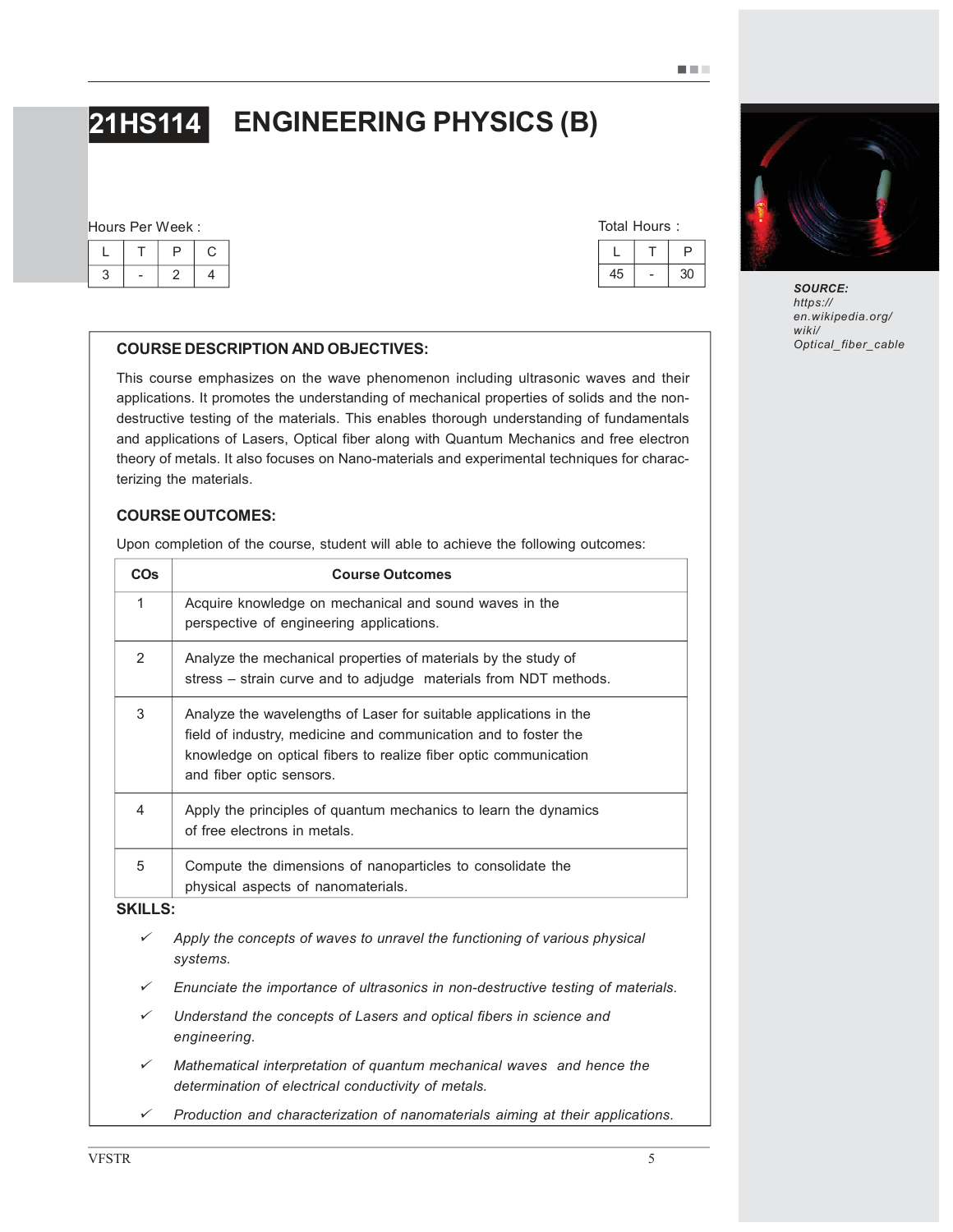#### ACTIVITIES:

- *o Determination of Ultrasonic impedance of materials.*
- *o Estimate ultimate strength of a given material. (Ductile/brittle)*
- *o Evaluate hardness of a material with respect to ambient temperature.*
- *o Measurement of height of a room using Laser instrument.*
- *o Study the Numerical Aperture of Optical fiber prepared from different materials.*
- *o Identification of materials from the determination of acceptance angle of a given fiber.*

*o Measurement of electrical conductivity / resistivity of a given conductor.*

#### UNIT - I L-7

WAVES & OSCILLATIONS: Simple Harmonic Motion; Free oscillations; Damped oscillations; Forced oscillations; Resonance.

ULTRASONICS: Introduction, properties of ultrasonic waves, Types of ultrasonic waves; Production of ultrasonic waves, Piezoelectric method; Determination of velocity of ultrasonic waves in solids and liquids (Interferometer method).

#### UNIT - II L-8

MECHANICAL PROPERTIES OF SOLIDS: Introduction, Stress-Strain curve, Elasticity, Poisson's ratio; Creep; Fatigue; Fracture; Factors affecting mechanical properties.

NON DESTRUCTIVE TESTING OF MATERIALS: Introduction, Methods of NDT, Visual inspection, Liquid penetrant method, Ultrasonic testing systems, X-ray radiography.

#### UNIT - III L-12

LASERS: Characteristics of laser light, Spontaneous and stimulated emission of radiation; He-Ne laser; CO $_{\tiny 2}$  laser; Semiconductor laser and laser applications, Holography and its applications.

FIBER OPTICS: Principle of optical fiber, Acceptance angle, Numerical aperture; Types of fibres; Dispersion and attenuation in optical fibres; Optical fibre communication system; fibre optic sensors.

#### UNIT - IV L-9

QUANTUM PHYSICS: Introduction to quantum mechanics, de Broglie's hypothesis; Time independent Schrodinger wave equation, Particle in one dimensional box; Heisenberg's uncertainty principle.

FREE ELECTRON THEORY: Elements of classical free electron theory and its limitations; Quantum theory of free electrons; Fermi level, Density of states; Fermi-Dirac distribution and effect of temperature.

#### UNIT - V L-9

NANO MATERIALS: Introduction to nanoscience and technology, Concept of quantum size effect; Synthesis of nanomaterials - top down and bottom up approaches; Applications of nanotechnology.

EXPERIMENTAL TECHNIQUES FOR CHARACTERIZATION OF MATERIALS: X-Ray diffraction-Bragg's law, Powder method of X-ray diffraction; Optical microscope; Scanning electron microscope (SEM); Atomic force microscopy (AFM).

#### TEXT BOOKS

- 1. M.N. Avadhanulu, P.G. Kshirsagar and T.V.S.Arun Murthy, "A text book of Engineering Physics", 11<sup>th</sup> edition, S. Chand and Company Ltd., 2019.
- 2. Shatendra Sharma and Jyotsna Sharma, "Engineering Physics", Pearson India Eduction Services Pvt. Ltd., 2018.

#### REFERENCE BOOKS

- 1. M.R. Srinivasan, "Engineering Physics", 2<sup>nd</sup> edition, New Age International Publishers, 2014.
- 2. William T. Silfvast, "Laser Fundamentals" 2<sup>nd</sup> edition, Cambridge University Press, 2004.
- 3. M.R.Srinivasan, "Engineering Physics" New Age International Pulishers, 2006.
- 4. T. Pradeep, "A Textbook of Nanoscience and Nanotechnology", Tata McGraw Hill, 2003.